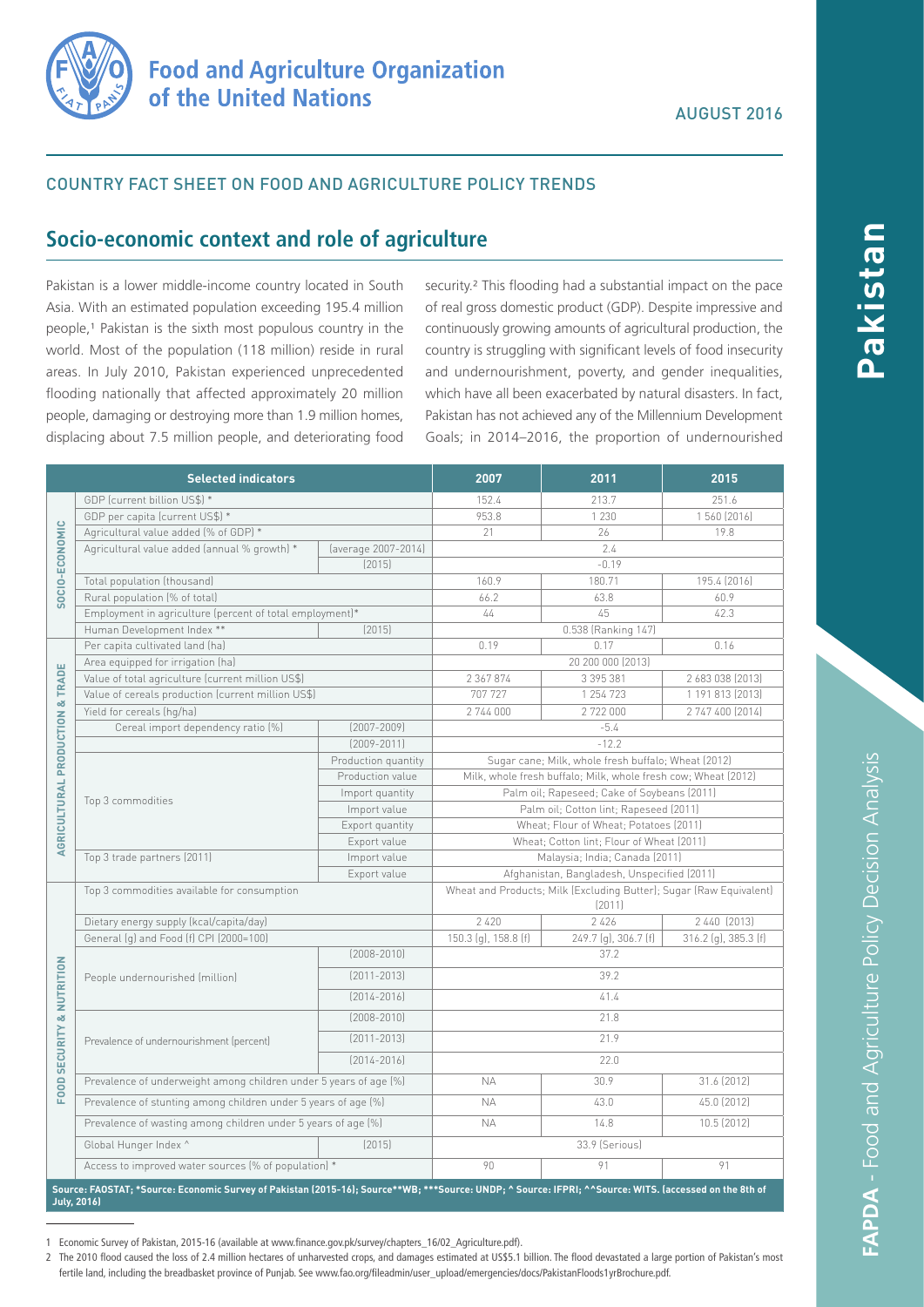people in the total population was 22 percent, meaning that more than 41.4 million people are still undernourished in Pakistan.<sup>3</sup> During the last few decades Pakistan has undergone a considerable shift from an agrarian to a service-led economy, and the agricultural share of GDP has experienced a declining trend over this period. Nonetheless, agriculture is still the mainstay of Pakistan's economy, contributing 19 percent of GDP and employing approximately 42.3 percent of the labour force in 2015.<sup>4</sup> Livestock plays a significant role in the economy of the country; in fact, the dairy sector contributes 58 percent to the agriculture value addition and 11 percent to GDP.<sup>5</sup> Wheat is Pakistan's dietary staple. Wheat flour currently contributes 50 percent of Pakistan's daily caloric intake with per capita wheat consumption of around

124 kg per year, one of the highest in the world. $6$  Pakistan is a major rice exporter and annually exports about 2 million tonnes, or around 10 percent of world trade. Approximately 25 percent of domestic exports consist of renowned basmati rice, being the second leading source of export earnings. Furthermore, Pakistan is one of the biggest producers of cotton in the world, with the bulk of the crop feeding the factories of the textile industry – the country's largest. Cotton lint is an important export. However, Pakistan is a net food-importing developing country. Overall, the main challenge for agriculture development in Pakistan is the rural sector, which suffers from increasing poverty and other social, economic and technological factors.

# **1. Government objectives in agriculture and food and nutrition security**

In 2014, the Government of Pakistan (GoP) adopted a long-term development strategy, , which aims at transforming Pakistan into an upper middle-income country by 2025 and a top ten economy by 2047. The vision focuses on macroeconomic stability through the promotion of inclusive growth, and envisages a hunger-free Pakistan by adopting innovative and cost-effective strategies. Most of the goals of Vision 2025 are being implemented through the Federal Public Sector Development Programme (FPSDP) 2014. The GoP developed the **11th Five Year Plan (2013–2018)** for the implementation of Vision 2025. The plan aims at improving agricultural productivity, profitability, competitiveness and environmental safety on a sustainable basis. Its main objective is to achieve a stable growth rate during the plan period in order to ensure national food security, reduce rural poverty, and support the overall growth of the country.<sup>7</sup>

In 2013, the GoP drafted the new **Agriculture and Food Security Policy (2013)**, which sets out a vision and goal for agriculture and food security, with the objective of halving malnutrition by 2030 and bringing food insecurity down to zero by 2050. An essential part of this policy is to achieve food security and to raise overall rates of economic growth for the benefit of all social classes of society. In 2015, the Ministry of Food Security and Research (MNFSR) drafted the **National Agriculture and Food Security Action Plan (2015)**, which will be a part of the comprehensive National Agriculture and Food Security policy.8

To alleviate food insecurity, in 2013 the GoP launched the **National Zero Hunger Action Plan (2012–2017)**, which is a five-year plan aimed at targeting 61 million food-insecure Pakistanis. The strategy is based on granting access to food, and aims at strengthening family farming, with US\$16 billion allocated by the government for its implementation. Some of the major interventions foreseen include: providing support to food-insecure households through cash or food distribution of nutritious and fortified commodities in disaster-hit areas; expanding farm outputs and market access; implementing targeted social safety nets such as school feeding programmes; rationalizing market prices of food commodities; and increasing diet diversification.

In view of Pakistan's high vulnerability to the adverse impacts of climate change, in 2013 the GoP formulated the **Framework for the Implementation of Climate Change Policy (2014–2030)**, which was developed for mainstreaming climate change concerns into decision-making so that it creates enabling conditions for integrated, climate-compatible development processes.

<sup>3</sup> FAO, State of Food Insecurity in the World, 2015 (available at www.fao.org/3/a-i4646e.pdf).

<sup>4</sup> See www.finance.gov.pk/survey/chapters\_16/02\_Agriculture.pdf.

<sup>5</sup> See www.finance.gov.pk/survey/chapters\_16/02\_Agriculture.pdf.

<sup>6</sup> See http://gain.fas.usda.gov/Recent%20GAIN%20Publications/Grain%20and%20Feed%20Annual\_Islamabad\_Pakistan\_4-3-2015.pdf.

<sup>7</sup> Additionally, in order to accelerate agricultural growth and meet food security needs, the government, in collaboration with FAO, has formulated the Pakistan Agriculture Research Council's Business Plan (2013–18), which aims at improving the enabling environment for the national research system. See www.parc.gov.pk/files/parc\_pk/BP\_FINAL-22-10-13.pdf.

<sup>8</sup> Some provinces have also developed agriculture policies (e.g. Balochistan and Khyber Pakhtunhkwa), which are also pending approval. The Federally Administered Tribal Areas (FATA) is in the process of formulating an Agriculture Policy/FATA Agriculture Action Plan, which is being prepared with technical support from FAO. The Government of Sindh has recently formulated a Draft Food Security Policy, which is now in the process of multistakeholder consultations and will be submitted for approval in late 2016; it has also requested that FAO draft a Nutrition Sensitive Agriculture Policy/Agriculture Strategy. Further, in 2013 the government designed an Intersectoral Nutritional Strategy, which is currently in its implementation stage.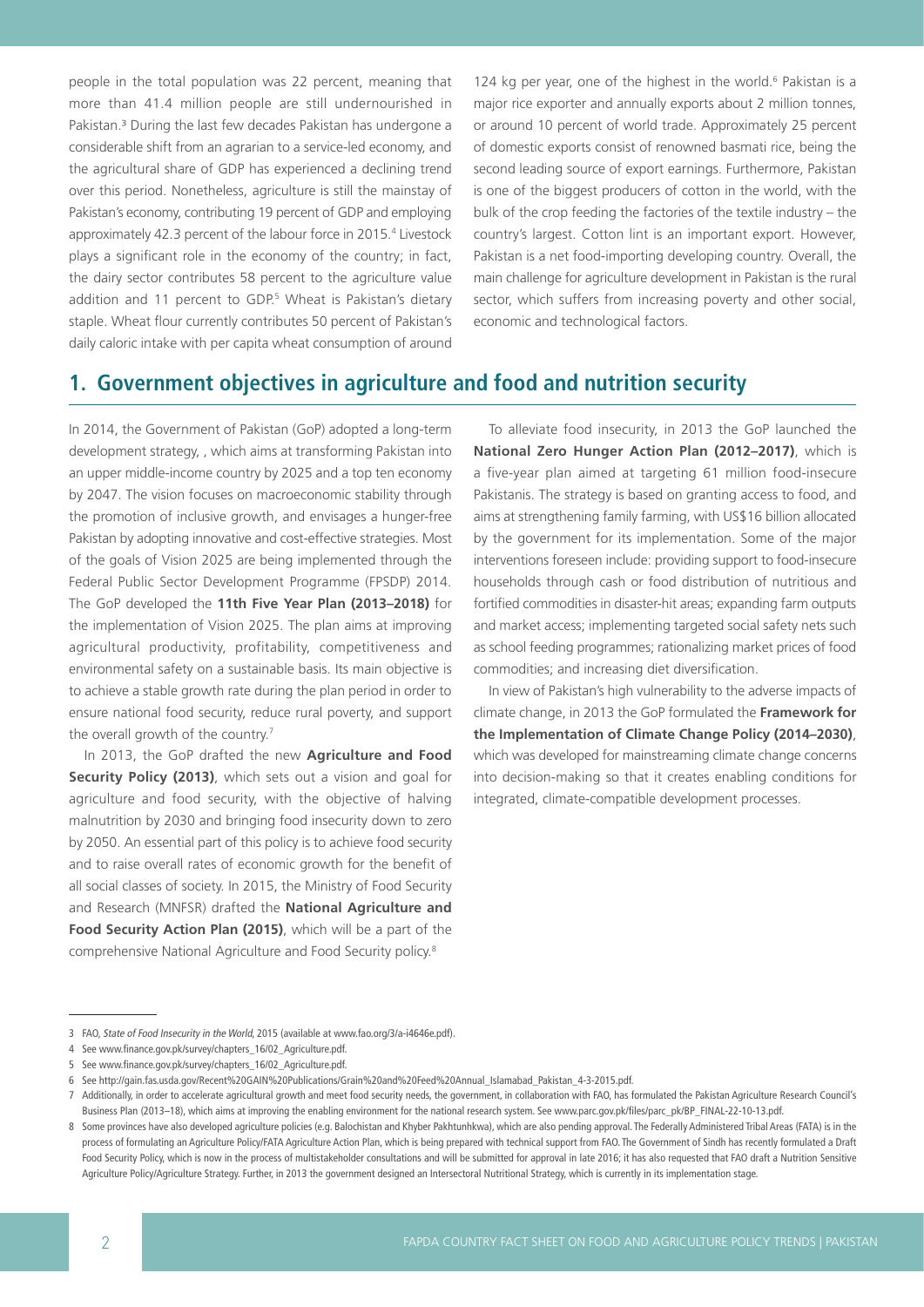# **2. Trends in key policy decisions (2007-2016)**

## **2.1 Producer-oriented policy decisions**

The agricultural sector is pivotal in sustaining food security; hence, the government has made it a priority for the economy. PRs1 706 million (US\$16.286 million) have been earmarked for the agriculture sector in the Provincial Annual Development Programme 2015-16.<sup>9</sup> Following the enactment of the 18th Constitutional Amendment by Parliament in 2011, responsibilities for a number of sectors, including agriculture, have been devolved from the federal to the provincial governments. The responsibilities of the provinces with regard to agriculture now include the allocation of public expenditure, as well as the management of development projects/programmes, and the passing and implementation of relevant laws and regulations in coordination, as necessary, with the federal government. In order to play the enhanced role envisaged under the 18th Amendment, each of the provinces needs to articulate a vision of developmental goals for the agriculture sector.



Nearly 20 million people have been affected by the floods in Pakistan and many of them still live in camps for internally displaced persons (IDP).

## **Enhancing access of small and marginalized farmers to formal credit**

Credit facilities have been identified by the government as an integral part of the process of commercialization of the country's rural economy, including the agriculture sector. The State Bank has decided to enhance overall credit to 32 percent for the year 2015/16, and for 2016/17 the GoP is targeting a 20 percent increase.10 In 1991, the GoP established the National Rural Support Programme (NRSP) with the aim of enhancing the access of small and marginalized farmers to credit. NRSP offers training, institutional support, microcredit, infrastructure development and natural resource management, and is currently benefitting more than 2.9 million poor households. In 2015, the government announced the Credit Guarantee Scheme for Small and Marginalized Farmers, which became operational in 2016. The objective pursued is to encourage banks to finance smallscale farmers who previously did not have access to banking facilities. Under the scheme, the GoP (through the State Bank of Pakistan) guarantees up to 50 percent of loans made by financial institutions to farmers having up to 5 acres of irrigated and 10 acres of non-irrigated land holdings.11 The scheme is expected to benefit 300 000 farmer households. In 2015, the GoP announced the Prime Minister's Agriculture Package through which farmers will be provided with PRs341 billion (US\$3 billion) in subsidies, grants and loan advances from the government, with the goal of introducing progressive agriculture on scientific lines, reducing the production cost of crops, and making small-scale farmers prosperous.12 Additionally, in order to help farmers who own up to 12.5 acres of land and who are facing irrigation costs associated with reliance on fuel- and electric-powered tube wells, the GoP is providing credit incentives to enable agricultural producers to substitute them for solar tube wells.<sup>13</sup>

#### **Strengthening disaster risk management**

Farming is one of the most vulnerable occupations, confronted by natural calamities, climate change and plant diseases. In light of this, in 2010 the GoP adopted the National Disaster Risk Management Framework (NDRMF), aimed at mainstreaming disaster risk reduction into development, enhancing emergency response systems, and strengthening capacity development for post-disaster recovery; this was followed by the National

<sup>9</sup> See www.pc.gov.pk/wp-content/uploads/2015/06/Ch20-Food-security-agricultural-development.pdf.

<sup>10</sup> Over the last three years, the volume of agriculture credit has been increased from PRs336 billion to PRs600 billion. For 2016/17, the volume of agriculture credit target is being increased to PRs700 billion. See www.finance.gov.pk/budget/budget\_speech\_english\_2016\_17.pdf.

<sup>11</sup> The government is allocating PRs1 billion in 2016. See www.finance.gov.pk/budget/budget\_speech\_english\_2016\_17.pdf.

<sup>12</sup> Key features of the Prime Minister's Agriculture Package (Kissan Package) included: 1) Direct cash support to the tune of PRs40 billion; 2) Subsidy of PRs20 billion on urea – which reduced the price of DAP by PRs500 per bag; 3) Subsidy on import of urea to keep prices low; 4) Concessional electricity tariff for agriculture tube wells. See www.finance.gov.pk/survey/chapters\_16/02\_ Agriculture.pdf.

<sup>13</sup> Solar tube wells would be provided on mark-up free loans to the farmers who own up to 12.5 acres of land. A mark-up of seven years would be paid by the federal government at a cost of PRs14.5 billion. For farmers running tube wells on diesel for five hours daily or on petrol for the same duration, this would ensure a savings of PRs1 600 and PRs500 per day, respectively. See www.finance.gov.pk/survey/chapters\_16/02\_Agriculture.pdf.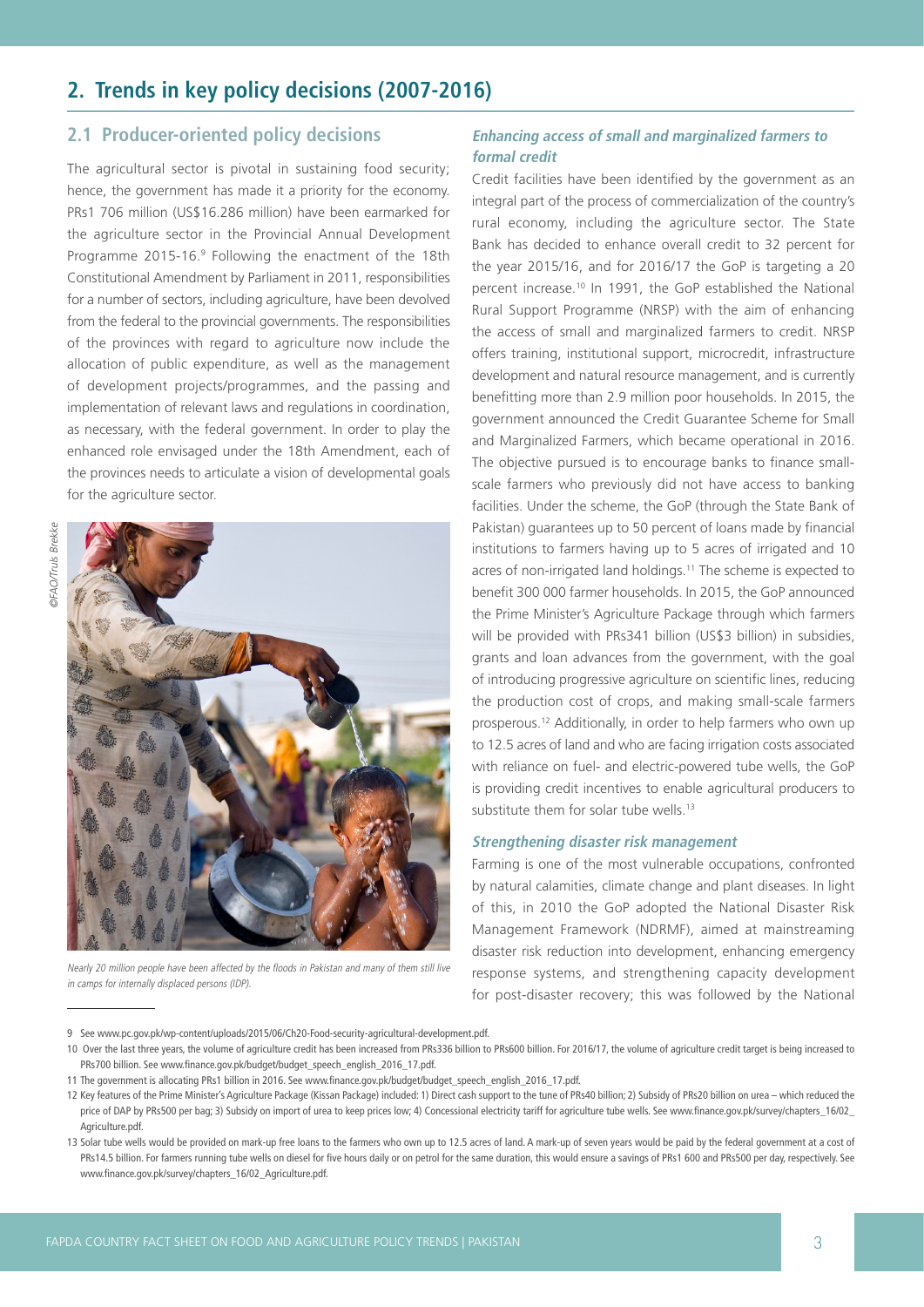Disaster Management Plan (NDMP) 2012-22, designed for its implementation. The NDMP aims at enhancing the country capacity to develop resilience as well as prepare for and respond to disasters, by defining the measures necessary for disaster management and risk reduction. To further tackle environmental issues, the GoP ratified the National Disaster Risk Reduction Policy (2013), which provides an overall guiding framework for addressing the high levels of disaster risk in Pakistan. Its main objective is to create an integrated national capacity to identify and monitor vulnerability and hazard trends, including potential climate change impacts. In an effort to cover the risk to various crops, in 2008 the GoP introduced the Crop Loan Insurance Scheme (CLIS) for farmers with landholdings up to 12.5 acres. From this budget (2016), the scope of CLIS premium reimbursement is being enhanced up to 25 acres. All farmers obtaining loans for production of five major crops are eligible to benefit from this scheme. Furthermore, in order to mitigate the risk of losses for small livestock farmers and to incentivize farmers to engage in livestock development, in 2013 the GoP introduced the Livestock Insurance Scheme for all farmers obtaining financing for up to ten cattle. The scheme will cover livestock insurance in case of calamity and disease.

#### **Scaling up fertilizer subsidies**

In 2015, the Federal Cabinet approved the "Support Package for Agriculture Sector" proposed by the Ministry of National Food Security and Research, which includes a subsidy of PRs20 billion (US\$190 million) on phosphatic fertilizers to be shared equally by the federal and provincial governments. The following mechanism has been developed for payment of the subsidy to the manufacturers and importers of phosphatic fertilizer: the federal government has deposited PRs10 billion (US\$95 million) in a special account, the Sales Tax Account of the State Bank of Pakistan, for adjustment of the subsidy.<sup>14</sup> Provincial governments will deposit their respective shares in this account, or authorize the federal government to deposit this amount on their behalf after making a source deduction from National Fertilizer Corporation transfers.

#### **Ensuring wheat price support through public procurement**

Pakistan maintains a largely government-controlled wheat marketing system, as wheat is considered to be its key strategic commodity. Through provincial food departments, the GoP procures around one-third of domestic wheat production from farmers at the support price and then releases wheat to the flour mills at the fixed issue price.<sup>15</sup> Wheat stocks are held by the Pakistan Agricultural Storage and Services Corporation (PASSCO), a public company, and by food departments of provincial governments. The GoP maintains a minimum guaranteed wheat price, which was PRs 1 300 (US\$12 410) per 40 kg in 2014/15 for procurement of wheat crop for 2015/16. In 2013, the GoP drafted the National Procurement Strategy (2013-16) with the aim to strengthen and harmonize public procurement systems at the federal and provincial level. In 2015, it procured around 5 million tonnes of wheat from the local harvest. The procurement target for the upcoming harvest has been set at 6.95 million metric tonnes.

# **2.2 Consumer-oriented policy decisions**

Pakistan's social assistance system is significantly decentralized, with various state-level schemes run independently by the provinces.16 The system is mainly cash transfer-oriented and therefore comprises three main federal cash transfer programmes (Zakat, Bait-ul-Mal, and the Benazir Income Support Programme). With the aim to provide an overarching policy and to create an integrated social safety net system, in 2007 the GoP enacted the National Social Protection Strategy. Since 2007, the government has significantly increased its allocations on social safety nets: PRs 149 million (US\$1 million) have been earmarked for FY 2015/16.17

#### **Enhancing social assistance programmes**

In 1980, the GoP implemented the Zakat disbursement programme, which is entirely based on private, voluntary contributions, but is administered by the GoP. It provides support only to Muslims in the form of a subsistence allowance and rehabilitation grants for establishing small businesses. Additionally, in 1991 the GoP launched the Pakistan Bait-ul-Mal (PBM) Programme, a tax-financed safety net combining food subsidies and cash transfers, to assist destitute widows, orphans, the disabled, and needy and poor persons. The PBM's main programmes that directly assist individuals comprise the Food Support Programme (FSP), Individual Financial Assistance, and Prevention of Child Labour. Benefits granted through these programmes include residential accommodation, free medical treatment, stipends for education, and cash to sponsor self-employment schemes. Since its inception in 1991, the FSP has provided cash transfers to 1.46 million households. A cash incentive is also provided to the parents of children attending school through the Child Support Programme; likewise, free boarding and lodging, education, medical care and physical training are provided in a home-like manner through Pakistan Sweet Homes (Orphanage Centres). The Child Support Programme pays quarterly benefits to chronically poor households with children aged 5–12 who have been selected for participation in the Bait-ul-Mal Food Support Programme. Payments are conditional on the children enrolling in and attending school regularly. The

<sup>14</sup> See www.finance.gov.pk/budget/budget\_speech\_english\_2016\_17.pdf.

<sup>15</sup> The issue price is set at a rate that comprises much of the cost of buying and storing the wheat; however, there are implicit costs that are not fully captured.

<sup>16</sup> The decentralization of its social assistance system was carried out with the 18th Amendment to the Constitution in 2011.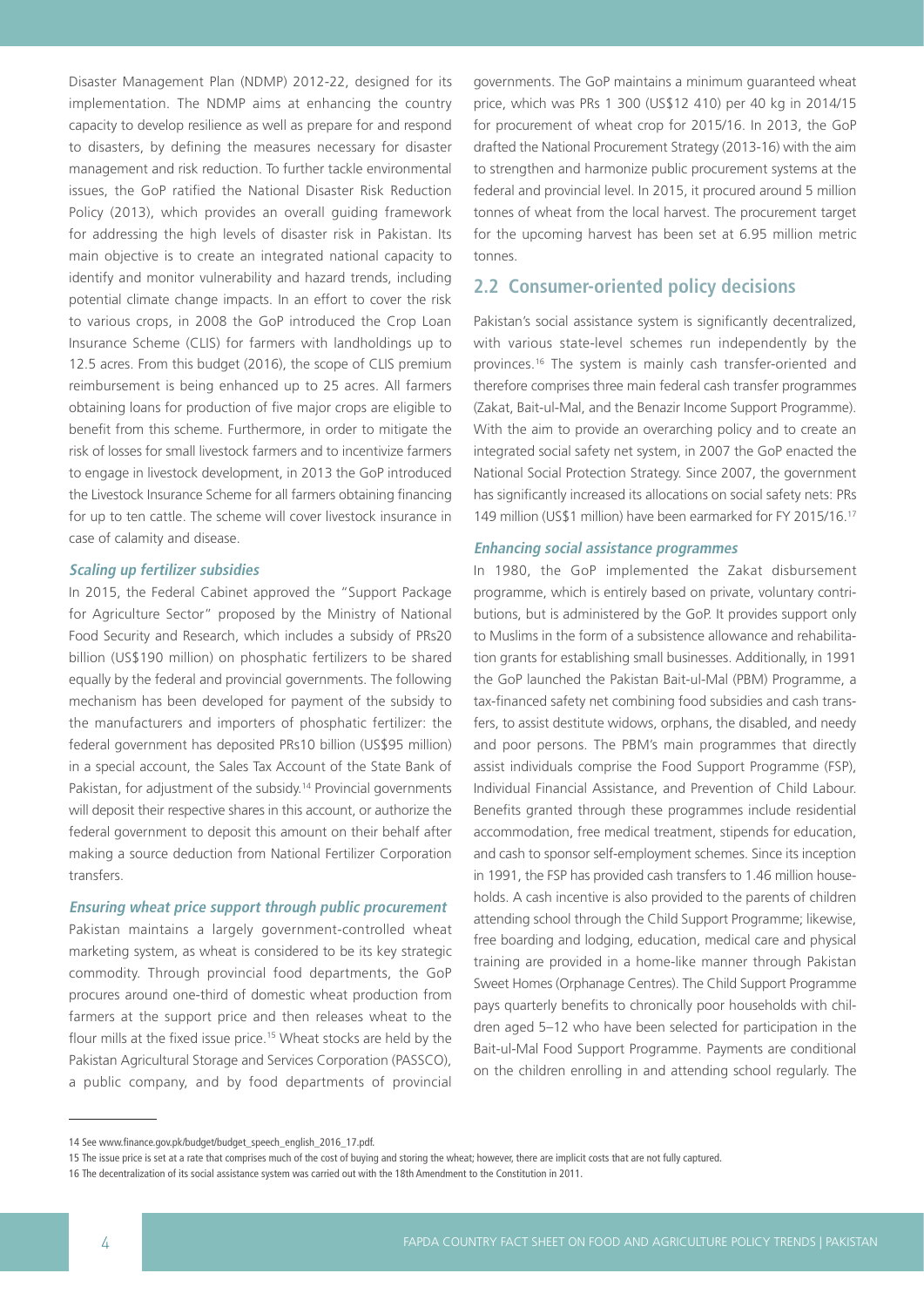scheme aims at short-term poverty alleviation and raising primary school attendance. Furthermore, in 2008 the Government of Punjab established the Sasti Roti ("cheap bread") scheme, setting up ovens (tandoors) to give subsidized bread (rotis) to the poor. The programme received considerable funds but was stopped in 2010, and the funds were then diverted to help those affected by the flooding.

#### **Scaling up cash transfer programmes**

In 2008, as a key element of the National Social Protection Strategy (2007), the federal government initiated the Benazir Income Support Programme (BISP),<sup>17</sup> which is a large-scale national cash transfer programme. The programme is targeted at the poor, particularly women, offering them cash assistance of PRs1 200 (US\$11 347) monthly. In order to be eligible for the programme, the woman of the household must have a monthly family income below PRs6 000 (US\$56 739). The BISP also provides the poor with a micro health insurance programme, which is a cash transfer programme offering primary education for children aged 5–12, extension of small loans to female beneficiaries, and vocational training for women. Until 2013, the programme covered 4.1 million families. However, it is expected to increase the number of beneficiary families to 5.3 million by the end of FY 2016/17. The budget allocation has been increased to PRs4 billion (US\$37 million) for 2015/16, which is a 100 percent increase; allowance amounts have also been increased.18 In addition to the BISP, the Waseela-e-taleem programme was launched in 2012 to help achieve the 2015 MDGs on Primary Education. This programme encourages BISP beneficiary families with children aged 5–12 to send their out-of-school children to schools for primary education, with an additional cash transfer of PRs250 (US\$2 364) per month per child for enrolling their children in school. The programme was piloted in five districts and is now being scaled up, with 1.3 million expected beneficiaries in 2015/16. Furthermore, in an effort to mitigate the impacts of environmental hazards, the GoP has made extensive use of emergency cash grants targeting families affected by the 2010 floods. This emergency cash grant scheme, known as the Watan Card Scheme, was articulated in two phases. The first phase provided an emergency relief grant delivered through a cash card, which could be used at ATMs and point-of-sale systems. The second phase provided a rehabilitation grant to help people rebuild their homes and livelihoods. In response to the 2011 floods, a similar relief mechanism was also used. Affected households in Sindh were issued a Pakistan Card, which entitled holders to a cash grant paid in two equal instalments.

### **Addressing malnutrition and pushing forward integrated nutrition interventions**

Pakistan suffers from high rates of micronutrient deficiencies (i.e. vitamins A and D, iodine, iron and zinc) due to low dietary diversity, affecting mainly children and women. Following the 2010 and 2011 floods, levels of global acute malnutrition increased significantly, and Pakistan is currently lagging behind in reducing undernutrition. With the objective to prioritize nutrition in the government agenda, in 2013 the GoP approved the provincial Nutrition Policy Guidance Notes and Strategy and Scaling Up Nutrition (SUN) roadmaps within the parameters of Vision 2025. In 2013, the Ministry of National Food Security and Research drafted the National Food and Nutrition Security Policy (NFNSP), aimed at halving malnutrition by 2030 and eliminating poverty and food insecurity by 2050. The draft NFNSP seeks to ensure that all Pakistanis have physical and economic access to enough nutritious food for an active and healthy life, and that this food is produced and distributed in an environmentally sustainable way. In 2015, the GoP started implementing the Nutrition Support Programme for Sindh (NSP), whose main goal is to improve the nutritional status of children under 5 years of age and that of pregnant and lactating women in nine districts. The Balochistan Nutrition Programme for Mothers and Children (BNPMC) will be implemented in 2016, with the overall goal of improving the nutritional status of children under 5 years of age and women of reproductive age, by improving the coverage of effective nutrition interventions in the selected seven districts. The Universal Salt Iodization (USI) Programme is also being implemented in 2016 with the assistance of development partners, targeting almost 174 million people with iodine deficiency. The National Food Fortification Alliance was re-established in 2015 at the Ministry of National Health Services, Regulation and Coordination to restart the food fortification programme, which was abandoned due to devolution. Hence, wheat flour fortification with iron and folic acid is being revitalized to overcome micronutrient deficiency disorders, with the support of UN agencies and nutrition development partners.

# **2.3 Trade-oriented and macroeconomic policy decisions**

Vision 2025 calls for an export-oriented policy led by the private sector. The government aims to improve export competitiveness and achieve a higher share in global and regional markets, as well as diversification of products and markets. Exports are targeted to reach US\$150 billion by 2025.19

<sup>17</sup> See www.finance.gov.pk/budget/mtbe\_2015\_18.pdf.

<sup>18</sup> See www.wto.org/english/tratop\_e/tpr\_e/g311\_e.pdf.

<sup>19</sup> See http://121.52.153.178:8080/xmlui/bitstream/handle/123456789/13902/2015-2016.pdf?sequence=1&isAllowed=y.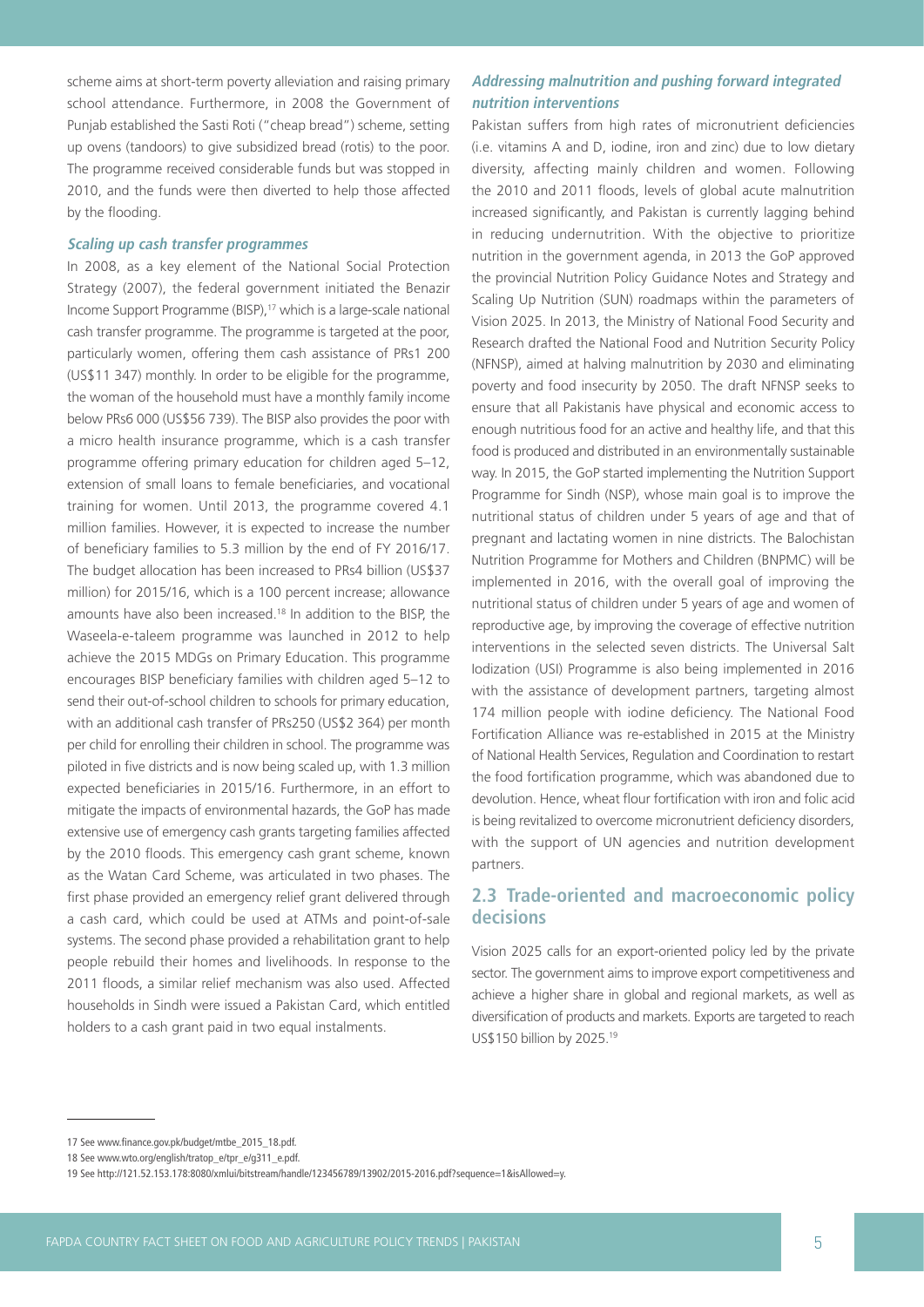#### **Productivity growth weakened by high-level tariffs**

During the 2007/08 global food crisis, Pakistan imposed export bans on wheat – then shifted to a quota and MEP (minimum export price) system combined with export taxes in 2010. In 2011, the GoP reintroduced import tariffs on rice. Since July 2014, Pakistan no longer has duty-free tariff lines. It has bound other duties and charges at zero, but "regulatory import charges" of 5 percent apply on some agricultural products. All exports are subject to an export development charge of 0.25 percent, while various products are subject to "regulatory duties" when exported. The domestic wheat market has been insulated from imports by a 40 percent regulatory duty. Despite cautious liberalization, overall tariff levels remain high, which weakens productivity growth and constitutes an impediment to efficient resource allocation and the integration of Pakistan into global value chains.

#### **Stimulating export growth**

In 2015, the GoP announced its three-year Strategic Trade Policy Framework (2015-18), which creates an enabling environment for pursuing the industrialization process of Pakistan, and also aims at increasing annual exports to US\$35 billion.20 Under

# **3. Emerging issues**

### **Mainstreaming climate change into the development agenda**

As the country has been experiencing severe weather-related disasters each year such as floods, droughts, and other hazards, environmental sustainability was identified as a major concern in the government agenda.<sup>22</sup> Temperatures are predicted to rise by 3 degrees by 2040.<sup>23</sup> Climate change is adversely impacting the agricultural sector and is amplifying and exacerbating existing patterns of gender disadvantage and water management practices, as mentioned below. In light of this, mainstreaming climate change into the development agenda needs to be prioritized by the government in order to contain the impacts of climate change and increase the country's resilience to future shocks. Ensuring that authorities are directly linked to community preparedness plans will also be critical in enabling better-coordinated disaster responses.24 However, to build climate change resilience into Pakistan's agricultural system, the GoP should encourage farmers to diversify their crops by planting a variety of heat- and

the framework, the GoP envisages increasing exports during the three-year period (2015–2018); making the export sector function as an engine of growth; and increasing Pakistan's export competitiveness in the short as well as long term.<sup>21</sup> To achieve its target, the GoP identified four main pillars: product sophistication and diversification; increasing existing market share; institutional development and strengthening; and trade facilitation. Furthermore, in 2014 the GoP established the EXIM Bank of Pakistan, which will be critical in enhancing export credit, supplier's credit and export credit guarantees in 2016. The GoP is currently implementing numerous measures aimed at subsidizing exports. In 2015, it approved an export subsidy to facilitate the export of 1.2 million tonnes of wheat from government-held stocks. The total subsidy budget in 2016 is US\$60 million and covers a set subsidy of US\$55 per tonne for wheat from Punjab, and US\$45 per tonne for wheat from Sindh. Moreover, in 2016, the GoP approved a sugar export subsidy of US\$124 per metric tonne to cover exports of up to 500 000 metric tonnes through March 2016. The subsidy is designed to reduce stocks, improve cash flow for sugar mills, and facilitate payments from mills to farmers.

drought-resistant crops, thus reducing the risk of crop failure. The GoP should also set up an agricultural surveillance system in vulnerable areas in order to assess their vulnerability to extreme climate change events.25 The creation of early warning systems to predict floods, droughts, etc., would also help stabilize the agricultural growth rate at 5 percent.<sup>26</sup> Furthermore, the farming community should ensure that fertile land is not used for any other purpose than agriculture, and farmers should be persuaded to adapt their farming to their climatic setting. Curbing deforestation and increasing forest areas, through the implementation of a national-level mass reforestation programme aimed at preserving forests through sustainable forest management practices, will be pivotal in reducing carbon dioxide emissions.27 Overall, the GoP should direct its efforts towards preserving biodiversity though the development of an action plan that increases the focus on adaptation and mitigation measures to enable sustainable growth in agriculture.<sup>28</sup>

26 See https://cmsdata.iucn.org/downloads/pk\_cc\_agr\_vul.pdf.

<sup>20</sup> A budgetary allocation of PRs6 billion has been approved to implement the trade policy initiatives for 2015/16.

<sup>21</sup> See www.commerce.gov.pk/wp-content/uploads/2016/03/STPF-2015-18-Document.pdf.

<sup>22</sup> See www.pk.undp.org/content/dam/pakistan/docs/Environment%20&%20Climate%20Change/UNDP%20Climate%20Report%20V10.pdf.

<sup>23</sup> See https://cmsdata.iucn.org/downloads/pk\_cc\_agr\_vul.pdf.

<sup>24</sup> See www.pk.undp.org/content/dam/pakistan/docs/Environment%20&%20Climate%20Change/Framework%20for%20Implementation%20of%20CC%20Policy.pdf.

<sup>25</sup> See www.pk.undp.org/content/dam/pakistan/docs/Environment%20&%20Climate%20Change/Framework%20for%20Implementation%20of%20CC%20Policy.pdf

<sup>27</sup> In addition to the policies already implemented to mitigate the impacts of climate change, the Ministry of Climate Change has recently adopted the National Forest Policy (2015). The goal of this policy is to encourage the expansion of national forest coverage to restore ecological functions and maximize economic benefits.

<sup>28</sup> See http://dailytimes.com.pk/islamabad/15-May-16/climate-change-badly-affecting-agriculture-in-pakistan.